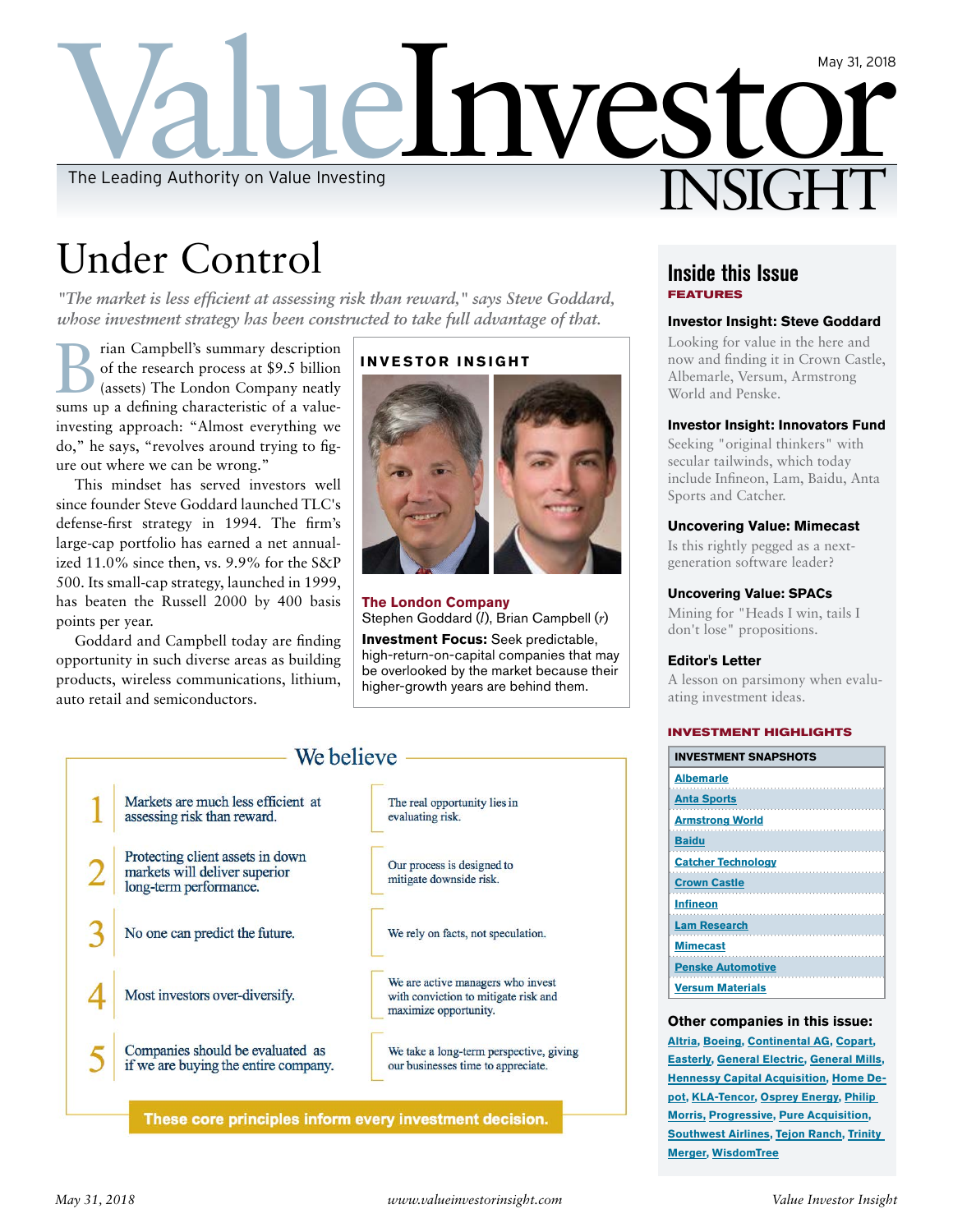# Investor Insight: Stephen Goddard

Stephen Goddard and Brian Campbell of The London Company describe their relatively unique approach to valuation, why they're unlikely to average down if a position goes against them, what sector they see as ripe for consolidation, and why they see mispriced value in Crown Castle, Versum Materials, Albemarle, Penske Automotive and Armstrong World.

## **You've said as an investor you don't tend to gravitate to very exciting stories. To what do you gravitate instead?**

**Stephen Goddard:** Our screening focuses primarily on three factors: the company's return on tangible capital, the current multiple of EBIT to enterprise value, and the free-cash-flow yield. We look for highcash-return businesses that earn in excess of their cost of capital, are well managed and have relatively sustainable and predictable businesses. But we also want the valuations to be attractive, so we don't find much opportunity in companies with the higher growth and momentum the market tends to favor. In our companies the higher-growth years are likely behind them, which doesn't attract as much attention and multiples can get compressed.

**Brian Campbell:** We spend a lot of time in our research and analysis trying to prove the bull thesis is incorrect. Mitigating downside usually starts for us with a high-return-on-capital business, ideally when that metric is improving. Maybe the industry is evolving for the better or the company is raising prices or capitalizing on increased scale. We want to buy businesses like that at a discount and then we typically own them for the long haul. One of our recent investments, Southwest Airlines [LUV], has quadrupled its return on invested capital since 2012. At the right price, high-ROIC businesses tend to make excellent investments. If ROIC's are high and increasing, that's even better.

Copart [CPRT] would be another example that fits our process well. The company runs online car auctions, primarily selling extensively damaged vehicles for insurance companies looking to recoup what they can after an accident. It's the larger player in a duopoly U.S. market, earning 30%-plus operating margins and returns on capital in excess of 20%. Barriers to entry are high, because of scale advantages and the fact that land for salvage yards that Copart already has in urban areas is tough to come by for others.

Management compensation here is unique, with the top executive bypassing base salary and bonus in lieu of options. Five years ago the stock was trading below the then-latest grant strike price and the company announced a Dutch auction

## **ON OPPORTUNITY:**

# **In our companies the highergrowth years are likely behind them, which doesn't attract as much attention.**

to retire 14% of its shares, which we felt created a good entry point. Looking back you can debate the generosity of the number of options granted, but we put a lot of emphasis on management compensation being aligned with our interests as shareholders, which was clearly the case here.

The business has done well in recent years as the aging car population, increasing miles driven, and the higher prevalence of expensive-to-repair electronics in cars has resulted in more vehicles coming to auction. The stock as a result has done well, but while we've taken some profits, we still consider it a core holding. They continue to do accretive bolt-on acquisitions and are starting to more aggressively try to replicate overseas, primarily in Europe, the success they've had in the U.S. [*Note*: CPRT shares now trade around \$56, up from the mid-teens on a split-adjusted basis five years ago.]

Another representative example is Progressive [PGR], the direct-sale auto insurer like GEICO. Those two companies continue to take market share and have been leaders in using technology and data to better and more efficiently market and price their policies. Progressive has also been successful in expanding its product line, most notably with homeowners insurance. From an industry perspective, we saw added upside from competitive pricing becoming more rational. Given all that, we bought in a year and a half ago when the book-value multiple on the stock relative to history was attractive. [*Note*: Trading in the low-\$30s in the fourth quarter of 2016, PGR shares now trade near \$63.] It is also still a core holding.

## **What else besides relative neglect can make the stocks of companies you target attractively priced?**

**BC:** We try to take advantage when market volatility results in something being unfairly punished. Earlier this year when the market was so concerned about rising interest rates, stocks tied to housing like Home Depot [HD] were incrementally hit and we thought excessively so. It's in a duopoly with Lowe's in the U.S., earned double-digit operating margins even during the financial crisis, and has been improving its return on capital – from 27% last year, to around 36% this year. As the stock fell more than 15% from its January highs, we established a position.

Frequently the issue is more companyspecific. One example is Crown Castle [CCI], which operates in an industry – cellular communications towers – that we've long found attractive, but where valuations were too high for us. The company has been deviating from competitors by spending capital on fiber assets to support small-cell wireless transmission that's done through small devices affixed to things like buildings and light poles in dense urban areas. The key question is whether this effort will be a source of incremental value for Crown Castle or will turn out to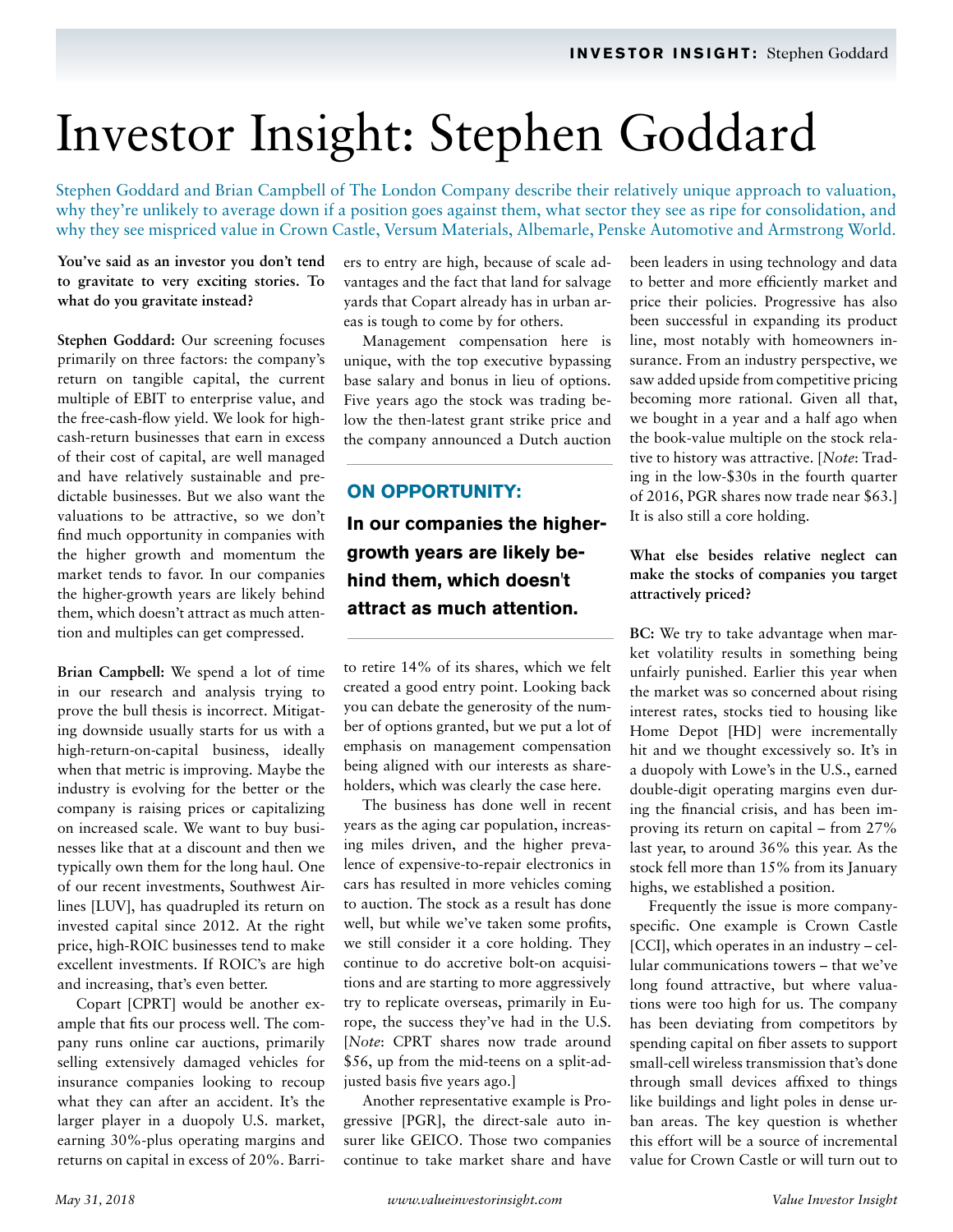be less profitable than the traditional business and end up destroying value. As we dug in to understand how the small-cell fiber assets were going to be deployed and work, we concluded it was more likely to be a tremendous source of value. We were able to buy the stock at an attractive price because the market doesn't appear to be as confident about that.

**We'll come back to Crown Castle, but for now describe your somewhat unique approach toward valuation, focusing on what you call balance-sheet optimization.** 

**SG:** We believe the market is less efficient at assessing risk than reward, so balancesheet optimization is our primary way to determine intrinsic value, based on the strength of a company's balance sheet. We basically look at how shareholder value could be enhanced just by adjusting the capital structure, typically by adding low-cost debt and retiring higher-cost equity. We'll then do a discounted-cash-flow analysis using very conservative growth assumptions, little to no margin expansion, and the lower weighted-average cost of capital and new share count implied by the hypothetical recap. If the share price is at a 30-40% discount to the resulting estimate of intrinsic value, we think that gives us an interesting margin of safety.

#### **Why come at it this way?**

**SG:** The goal is to build our investment thesis on what exists today on the balance sheet and to limit our speculation about future earnings growth. To my mind, it's better to base valuation on things that are under management's control than to try to outguess 1,000 other analysts on what the growth rate of Apple or Microsoft is going to be over the next five years.

We also with valuation look at privatemarket values based on where transactions have been done. We find that a useful check on our balance-sheet optimization work. If private-market values are way below our estimate of intrinsic value, we need to take another look at what we might be missing. If we're doing it right,

private-market values should be considerably higher than our value estimates.

**Two of your ideas from our last conversation [***VII***, February 28, 2013], Cabela's and Lorillard, have been bought out in the interim. Is that a frequent outcome?**

**SG:** It's not uncommon. Companies we own are often in the middle to mature stages of their lifecycles, which is when you'll often see consolidation. If they're utilizing cash flows correctly and capital

## **ON DOUBLING DOWN:**

**I believe that if a stock gets too far below what we paid for it that generally means we've missed something.**

allocation is done in a shareholder-friendly way, the value should come out in one way or another. Sometimes that's through an acquisition.

**BC:** Our balance-sheet optimization process is not unlike what a private-equity buyer would do to identify opportunities. They will likely make more aggressive assumptions than we do, but they're also looking for high returns on capital, strong free cash flow and balance sheet flexibility. It's not surprising companies like that would attract either financial or strategic buyers. We have more recent examples than Cabela's and Lorillard. DST Systems was recently bought by SS&C Technologies. Orbital ATK is being acquired by Northrop Grumman. USG is in the middle of a takeover fight with German buildingmaterials company Knauf.

**Consumer-staples stocks, a long-time focus of yours, haven't been faring well in the market of late. Are they as interesting to you today as they were five years ago?**

**SG:** The group certainly hasn't been in favor. There's not much if any organic growth, while the market is more focused on technology names with momentum. In general, we still see ample room for these companies to create value through optimizing their capital structures and – on the subject of acquisitions – I would expect to see accelerated consolidation throughout the space. They've optimized their expense structures. They don't have much pricing flexibility. The next rational move in such situations is often to try to combine with a competitor.

#### **What's a prospective example?**

**BC:** We've been long-term holders of Altria [MO], as well as of Philip Morris International [PM] since it was spun off from Altria in 2008. Tobacco stocks have come under the same pressure as consumer staples, but there's also a twist from the introduction internationally by Philip Morris of non-combustible cigarettes using what's called the IQOS heating system. IQOS has been a big hit in many non-U.S. markets, offering the taste of heated tobacco without some of the negative health effects. In the U.S., Altria and Philip Morris have been lobbying the FDA to get the technology approved, but the authorities have made any approval contingent on reducing nicotine levels in traditional cigarettes as well. All that has put additional pressure on the stock price, even though approval in the U.S. would likely ultimately be a real positive for the business.

Our bull thesis for both stocks is not without risk, but we remain attracted to the companies' pricing power and very high margins and returns on capital. To address your question, there has been strong speculation that Altria and Philip Morris combine again. It may not happen, but it wouldn't surprise us if it did.

## **You're less likely than many investors we speak with to double down when something goes against you. Describe why.**

**SG:** We have a soft stop-loss rule in place, in which we fully challenge our original thesis if a stock from our original cost has a 1% or more negative impact on the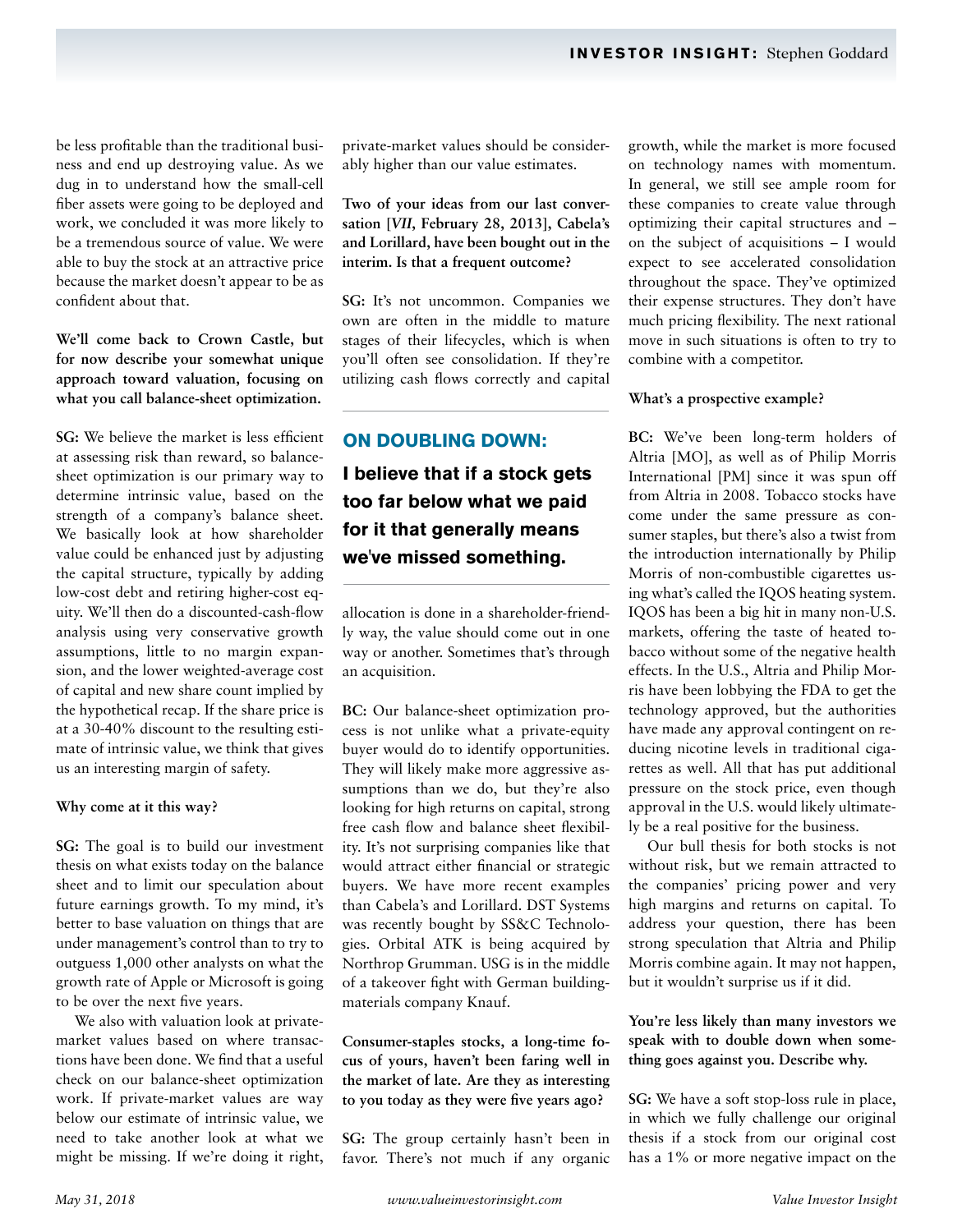entire portfolio. Based on my own experience of getting it wrong too many times, I believe that if a stock gets too far below what we paid for it that generally means we've missed something. When we reconsider the position then, the conclusion is almost always to either keep it where it is or sell it. Rarely will we average down. We're simply trying to prevent small mistakes from becoming big ones.

## **Is General Mills [GIS] an example that didn't make the cut?**

**BC:** This did recently go through a stoploss review. The company has struggled to grow with its traditional yogurt and cereal brands. What really tested our patience, though, was its agreement to buy Blue Buffalo Pet Products for \$8 billion. When management concludes the path ahead requires large, diversifying acquisitions, that raises the risk profile for us. We decided in this case to cut bait and move on.

## **Coming back to Crown Castle, how did it originally get on your radar?**

**BC:** Crown's stock had traded down 15- 20% in the latter half of 2016 on rumors of a Sprint/T-Mobile merger further consolidating the carrier business. That in and of itself got our attention, but in mid-2017 it was disclosed that the company's chairman, Landis Martin, had increased his stake by 40% through open-market purchases of stock at around \$100 per share. We look for certain signals that might indicate companies are worth paying attention to, and significant insider buying tends to be near the top of the list.

Crown operates as a real estate investment trust and is the second-largest operator of wireless-communication towers in the United States, behind American Tower. The customer base is concentrated, with the four large U.S. wireless carriers providing the vast majority of revenues, but barriers to entry, switching costs and incremental margins in the tower business are very high. There's also a tremendous tailwind from ever-increasing wireless data demand.

As I mentioned earlier, the uncertainty on Crown Castle revolves around whether the company's heavy investment in smallcell fiber networks – it paid \$7.1 billion last year to buy Lightower Fiber Networks, for example – will generate the returns necessary to justify the expense. We believe it will.

## **Please explain that a bit further.**

**BC:** The way the business works is that Crown owns the fiber and then partners with the carriers to deploy what are called "nodes" to distribute signals across urban areas. The company has 30,000 nodes in use and another 30,000 in backlog, with assets in 23 of the top 25 metro markets. We don't think there's much debate about the ultimate deployment of all the nodes their fiber can handle, as carriers increase the densification of their networks to meet rising demand, reduce latency and roll out next-generation services. We also believe that because Crown is sharing the cost of node deployment, its returns on investment on the fiber will be highly attractive. The company says its returns on these assets are actually higher at the same stage than they were for macro towers.

## **INVESTMENT SNAPSHOT**

#### **Crown Castle**  (NYSE: CCI)

**Business**: Provider through towers and small-cell fiber networks of wireless-transmission infrastructure utilized primarily by the four large wireless carriers in the United States.

#### **Share Information** (@5/30/18):

| <b>Price</b>                   | 104.02           |
|--------------------------------|------------------|
| 52-Week Range                  | $93.14 - 114.97$ |
| <b>Dividend Yield</b>          | 4.0%             |
| <b>Market Cap</b>              | \$43.15 billion  |
| Financials (TTM):              |                  |
| Revenue                        | \$4.64 billion   |
| <b>Operating Profit Margin</b> | 26.3%            |
| <b>Net Profit Margin</b>       | 9.5%             |

## (@5/30/18): **CCI S&P 500** P/E (TTM) 103.0 24.4<br>
Forward P/F (Fst) 62.7 171 Forward P/E (Est.) **Largest Institutional Owners** (@3/31/18): **Company % Owned** Vanguard Group 8.9% T. Rowe Price 8.4%<br>BlackRock 8.4% BlackRock 4.8%<br>Canital Research & Momt 4.7% Capital Research & Mgmt State Street 4.0%

**Valuation Metrics**

**Short Interest** (as of 5/15/18): Shares Short/Float 2.4%



#### **THE BOTTOM LINE**

As the company's traditional cell-tower business continues its solid growth and its heavy investments in small-cell wireless transmission networks in denser urban areas start to bear real fruit, Brian Campbell believes the combination of earnings growth and dividend yield can generate annual shareholder returns in the mid-teens over the next few years.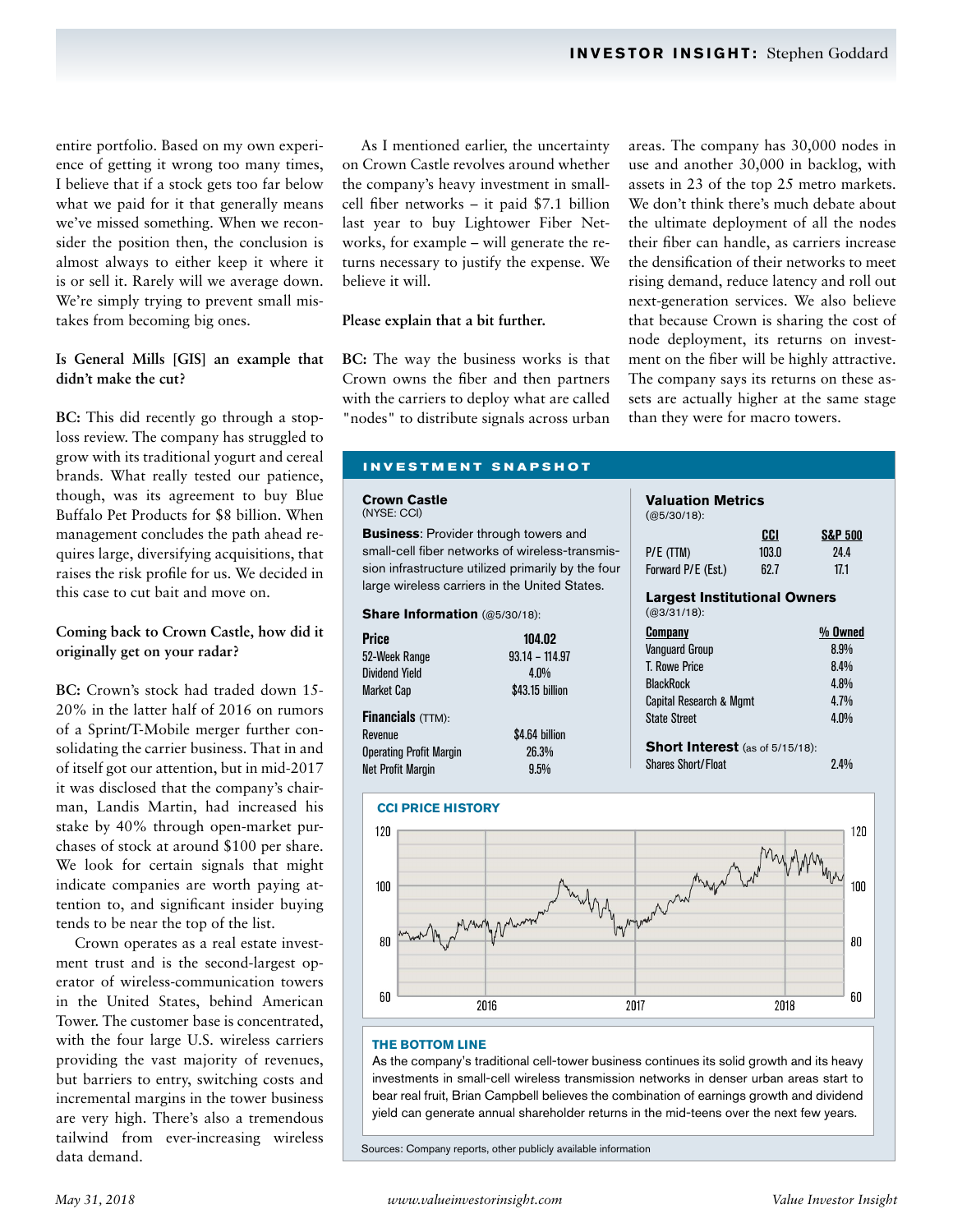One proof point here is that Crown's competitors seem to be changing their tune around small-cell technology. American Tower and SBA Communications, for example, never showed much interest in it, but if you read their recent call transcripts, that tone has changed and they've mentioned it as a potential use of capital.

## **From a recent share price of \$104, how are you looking at potential upside?**

**BC:** The company's debt is at a level that we're not seeing much to do with respect to balance-sheet optimization. At the current price, though, the stock trades at 17x this year's run rate of \$6 per share in AFFO [Adjusted Funds From Operations], which is one turn lower than the five-year average. So you're paying a reasonable multiple for a company we believe can increase AFFO at a low-teens rate over the next few years as the traditional tower business continues its solid growth and the fiber assets come on line. Add in a 4% dividend yield and the total annual shareholder return could be in the mid-teens.

One additional thing I'd mention is a management culture clearly focused on creating value for shareholders. The CEO, Jay Brown, has come up through the ranks and is only in his mid-40s, and his and other managers' compensation plans actually have absolute total shareholder return as an important criterion. That increases our confidence that our interests are aligned with theirs and that they're going to be disciplined with capital.

## **How does semiconductor-manufacturing supplier Versum Materials [VSM] fit your profile of an attractive investment?**

**BC:** The company was spun off from parent Air Products in October 2016 and is one of three leading global suppliers – with Entegris and a division of DowDu-Pont – of specialty gases, chemicals and materials used in the manufacture of semiconductors. Its part of the industry has high entry barriers, and once material suppliers win a piece of business they are usually locked in with long-term contracts

on favorable terms. The products are lowcost to the end customer but of critical necessity, which allows Versum to compete on service and reliability and not just price. Operating margins run above 28%.

The primary driver of the business is demand for semiconductors, for which there's a strong secular growth story. The industry has consolidated and the increased digitization of almost everything – think mobile phones, cloud computing, artificial intelligence, the Internet of Things – is likely to drive less-cyclical growth going forward. In addition, as wafers get smaller and include more layers, demand for the types of materials Versum sells to make them increases.

Insider buying was also important here. Air Products' Chairman and CEO Seifi Ghasemi remained Chairman of Versum's board after the spinoff, which isn't common, and he was buying a significant amount of shares on the open market just after the spin. We had some experience with him, as another of our holdings, Albemarle [ALB], had acquired a business he ran, Rockwood Holdings, at which he'd created considerable value for shareholders. That he's involved and committed gives us more conviction in the idea.

## **INVESTMENT SNAPSHOT**

#### **Versum Materials**  (NYSE: VSM)

**Business**: Global supplier of specialty gases, chemicals and materials to original-equipment manufacturers of semiconductors such as Intel, Samsung and Taiwan Semiconductor.

#### **Share Information** (@5/30/18):

| <b>Price</b>                   | 40.23           |
|--------------------------------|-----------------|
| 52-Week Range                  | $30.56 - 42.74$ |
| <b>Dividend Yield</b>          | $0.6\%$         |
| <b>Market Cap</b>              | \$4.38 billion  |
| <b>Financials</b> $(TTM)$ :    |                 |
| Revenue                        | \$1.19 billion  |
| <b>Operating Profit Margin</b> | 28.1%           |
| <b>Net Profit Margin</b>       | 13.5%           |





#### **THE BOTTOM LINE**

The company's high-entry-barrier business provides high-value, low-cost products to a semiconductor industry that is likely to benefit from strong, less-cyclical growth in coming years, says Brian Campbell. Assuming an "optimized" balance sheet, only 2% annual revenue growth and no increase in margins, he estimates intrinsic share value at \$54.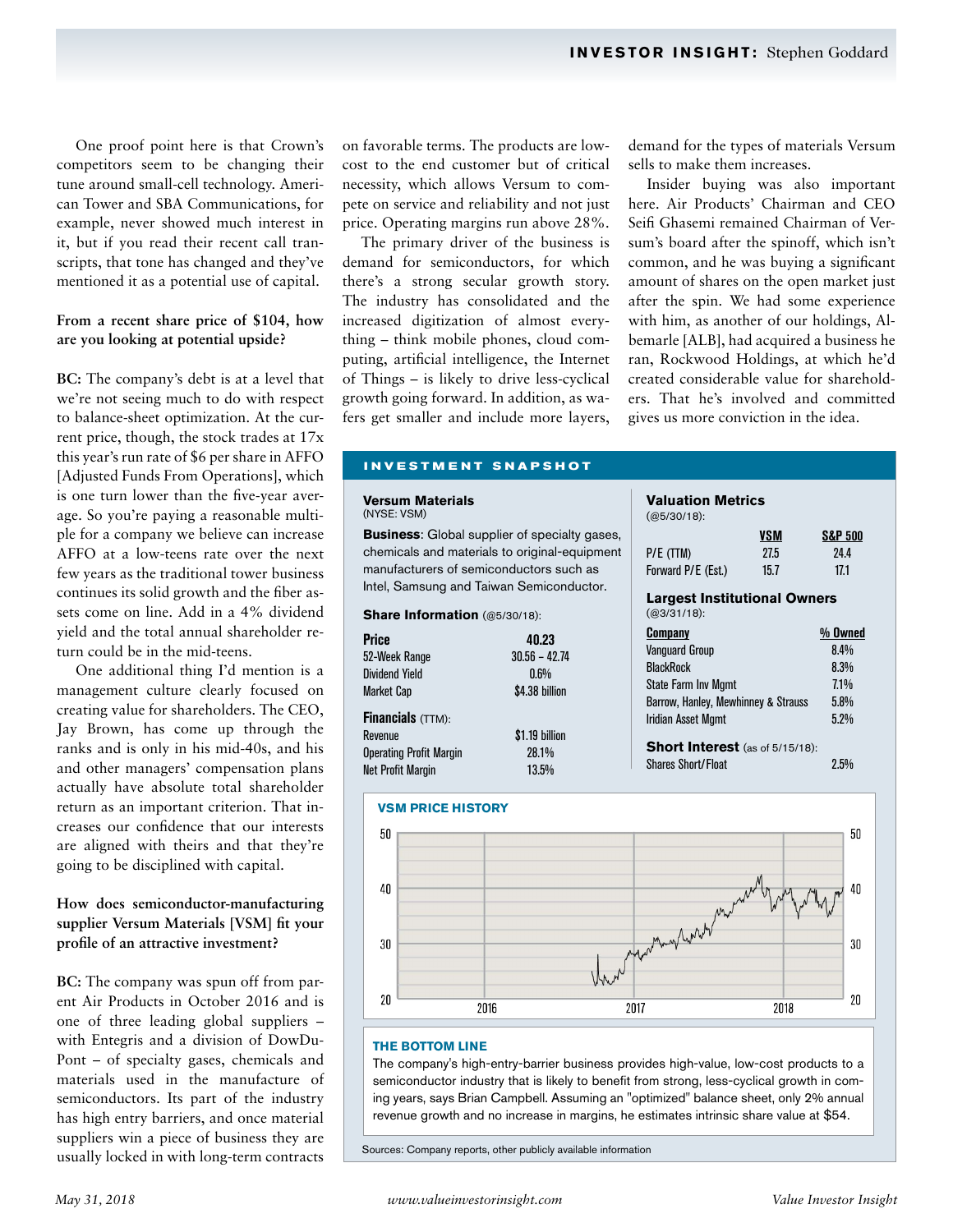## **How attractive do you consider the shares at today's \$40.25 price?**

**BC:** The company has been underpromising and overdelivering, but the shares still trade at less than 12x EV/EBITDA on next year's estimates, which we think is more than fair for a company that can grow EBITDA at a mid-teens annual rate and that has in our opinion become less cyclical. We don't see the digitalization of the world slowing down any time soon.

For our balance-sheet optimization, we assume the company could take on an additional \$800 million in debt, increasing debt to total capital to 36%, and use the resulting proceeds to buy back 20% of its shares. Building in the lower cost of capital and share count, and assuming no improvement in EBIT margins and only 2% annual revenue growth, we arrive at an intrinsic value estimate of \$54 per share. Again, we arrive at that with very conservative assumptions about the business, focusing on what management could actually do tomorrow to improve shareholder value.

## **Describe your investment case today for specialty-chemical company Albemarle.**

**SG:** Brian mentioned the company's acquisition of Rockwood Holdings, which made Albemarle one of the leading global suppliers of lithium, with roughly onethird of the market. That business, which earns 40% EBITDA margins and is growing rapidly due to high demand for its use in batteries, today produces roughly half of the company's \$1 billion in annual EBITDA. The rest comes from two other businesses: bromine, which is primarily used in flame retardants, and chemical catalysts that are used mostly in oil refining. Each division generally has main products that have #1 or #2 positions in consolidated markets.

**We're assuming the central aspect of the story is lithium, where the outlook for demand is a bit clearer than the outlook for supply. How are you thinking about all that?**

**SG:** For the time being, demand for lithium is far outstripping supply as manufacturers of electric vehicles and portable consumer electronics and other devices want more of it than they can get their hands on. Spot lithium prices last year rose more than 20% and have continued to rise since. Just considering electric vehicles and assuming as the company does a 12% adoption rate of those by 2025 – about the midpoint of where most estimates are – that would require roughly 800,000 metric tons of lithium production per year. Right now the market is about 260,000 metric tons. Adoption may turn

out faster or slower than expected, but the trend line is pretty attractive.

It is true that a number of new suppliers have announced plans to enter the market to compete with the three or four major producers today that can provide an assured supply of lithium to major OEMs, and that has clearly weighed on Albemarle's stock price. Our general view is it's not that easy to extract lithium and convert it for battery-grade production, and that it will take quite some time for meaningful competing production to come on line. With demand growing as it is, OEMs aren't going to be that interested

#### **INVESTMENT SNAPSHOT**

#### **Albemarle**  (NYSE: ALB)

**Business**: Producer of specialty chemicals and materials sold through three operating divisions: Lithium and Advanced Materials, Bromine Specialties and Refining Solutions.

#### **Share Information** (@5/30/18):

| <b>Price</b>                   | 93.59            |  |
|--------------------------------|------------------|--|
| 52-Week Range                  | $86.75 - 144.99$ |  |
| <b>Dividend Yield</b>          | 1.3%             |  |
| <b>Market Cap</b>              | \$10.37 billion  |  |
| <b>Financials</b> (TTM):       |                  |  |
| Revenue                        | \$3.17 billion   |  |
| <b>Operating Profit Margin</b> | 23.3%            |  |
| <b>Net Profit Margin</b>       | 4.3%             |  |

| valuation metrics                      |       |                    |
|----------------------------------------|-------|--------------------|
| $(Q5/30/18)$ :                         |       |                    |
|                                        | ALB   | <b>S&amp;P 500</b> |
| P/E (TTM)                              | 191.0 | 24.4               |
| Forward P/E (Est.)                     | 15.9  | 17.1               |
| <b>Largest Institutional Owners</b>    |       |                    |
| $(Q3/31/18)$ :                         |       |                    |
| Company                                |       | % Owned            |
| <b>Vanguard Group</b>                  |       | 11.3%              |
| <b>Franklin Advisers</b>               |       | 8.1%               |
| Jennison Assoc                         |       | 5.5%               |
| <b>BlackRock</b>                       |       | 5.0%               |
| State Street                           |       | 4.7%               |
| <b>Short Interest</b> (as of 5/15/18): |       |                    |
| Shares Short/Float                     |       | $11.5\%$           |

**Valuation Metrics**



#### **THE BOTTOM LINE**

Steve Goddard believes the market is overreacting to the potential of new supply coming on the market to impact the company's high-profile, high-growth and high-margin lithiumproduction business. Assuming balance-sheet changes to lower the overall cost of capital, flat margins and only inflationary growth, he pegs the stock's intrinsic value at \$130.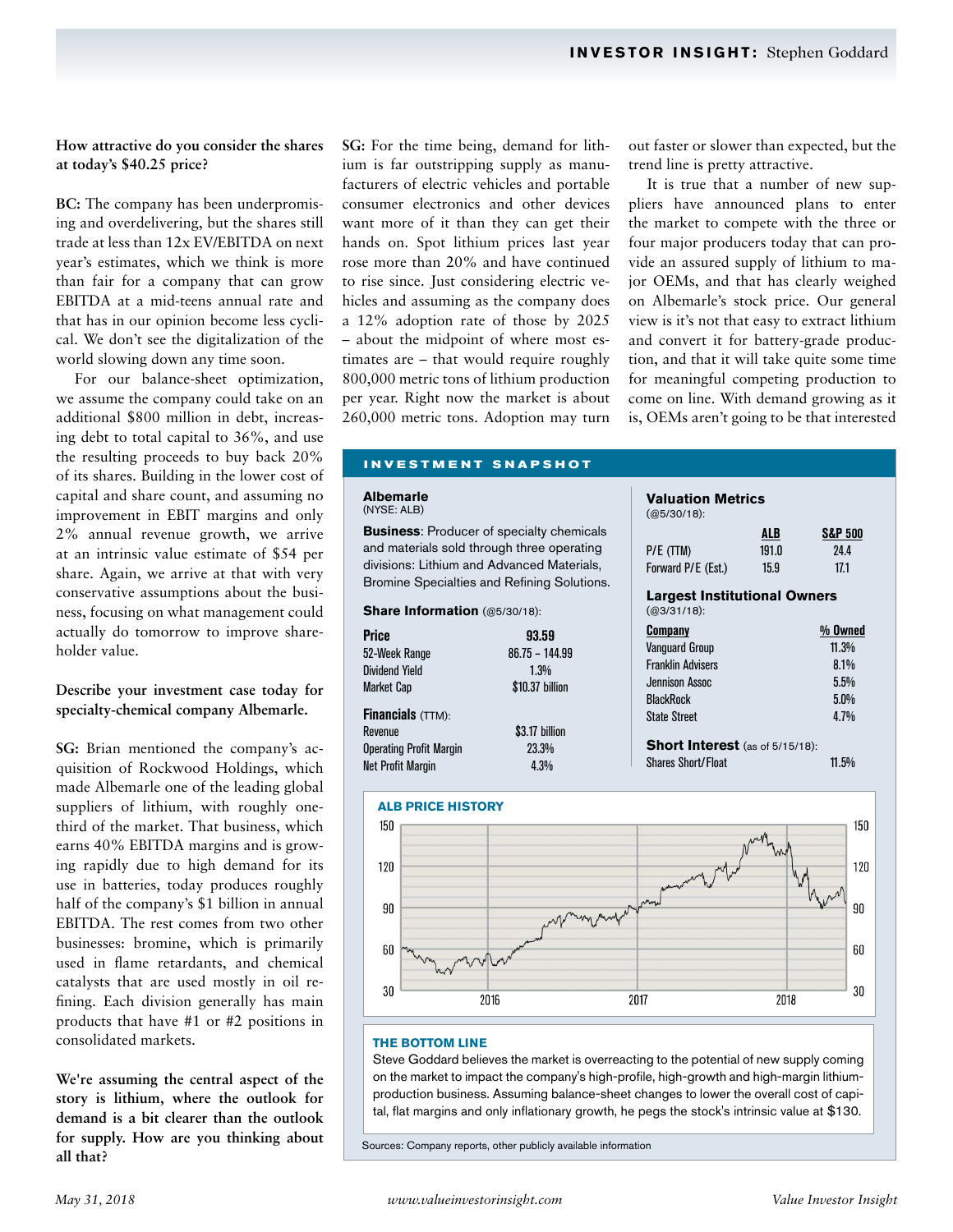in testing which new suppliers are going to be reliable. That will favor incumbents – almost all of Albemarle's production is already contracted out through 2021.

## **Is there a case to be made that the company should just focus on lithium?**

**SG:** Management has hinted at that possibility, but whether it does or doesn't happen, as the lithium business expands it will drive higher overall top-line growth and margins. The overall EBITDA margin today is just under 30%, but we see that increasing as lithium, with its materially higher EBITDA margins, accounts for a bigger piece of the pie. That should help the stock at least somewhat re-rate, regardless of what happens with the other two businesses.

## **How inexpensive are the shares at today's price of around \$93.50?**

**SG:** The company is going to leverage up on its own to fund aggressive lithium capacity expansion and also to accelerate share buybacks, which can reduce the overall cost of capital by 200 basis points. If along with that we assume inflation-type growth and flat margins, our balance-sheet optimization value comes to around \$130 per share.

If we go a step further and assume they sell at reasonable prices the bromine and catalyst businesses – both of which are healthy and well-positioned – and then factor in the resulting higher margin profile the business would have, we arrive at an intrinsic value estimate closer to \$150.

## **From batteries to building materials, explain your interest in Armstrong World Industries [AWI]?**

**BC:** We often find interesting ideas by asking managers of our portfolio companies what other companies and managers they admire. In this case we started looking into Armstrong World on the recommendation of the people at USG, a long-time holding which is also in the building-materials space.

AWI is the largest global producer of ceiling systems for the new-construction and repair-and-remodel markets. In North America it has 55% of the market, followed by USG at 30% and CertainTeed at 10%. It's a tough business to enter, as producers typically have exclusive long-term contracts with the large distributors who account for as much as 80% of industry sales. Warranties on the installed base also usually require that contractors use the original manufacturer for repair and remodel work. The nature of the market affords AWI pricing power that drives overall operating margins of more than 20%.

While overall U.S. non-residential construction has recovered fairly well from the dramatic fall after the financial crisis, there's still pent-up demand for the types of buildings that require more extensive and sophisticated ceiling systems – for offices, retail, education and healthcare. That should drive continued volume recovery for AWI in the U.S. and also generate higher margins as it sells more systems with higher-end acoustical, light and weight characteristics compared to traditional ceiling tiles.

There's also a self-help aspect here. The company has agreed to sell its businesses

**Valuation Metrics**

## **INVESTMENT SNAPSHOT**

#### **Armstrong World Industries**  (NYSE: AWI)

**Business**: Supplier of commercial-building ceiling systems in North America, serving both the new-construction (25% of sales) and repair-and-remodel (75% of sales) markets.

#### **Share Information** (@5/30/18):

| Price                          | 61.50           |  |
|--------------------------------|-----------------|--|
| 52-Week Range                  | $41.65 - 64.60$ |  |
| Dividend Yield                 | $0.0\%$         |  |
| Market Cap                     | \$3.19 billion  |  |
| <b>Financials</b> (TTM):       |                 |  |
| Revenue                        | \$893.6 million |  |
| <b>Operating Profit Margin</b> | 21.0%           |  |
| Net Profit Margin              | 17.3%           |  |
|                                |                 |  |



Shares Short/Float 3.4%



#### **THE BOTTOM LINE**

The company is poised to benefit from pent-up demand in the U.S. for the types of non-residential construction projects that require higher-end ceiling systems, says Brian Campbell. Assuming a balance-sheet recap, 2% annual revenue growth and higher overall margins after non-U.S. businesses are sold, he thinks the stock is worth at least \$70.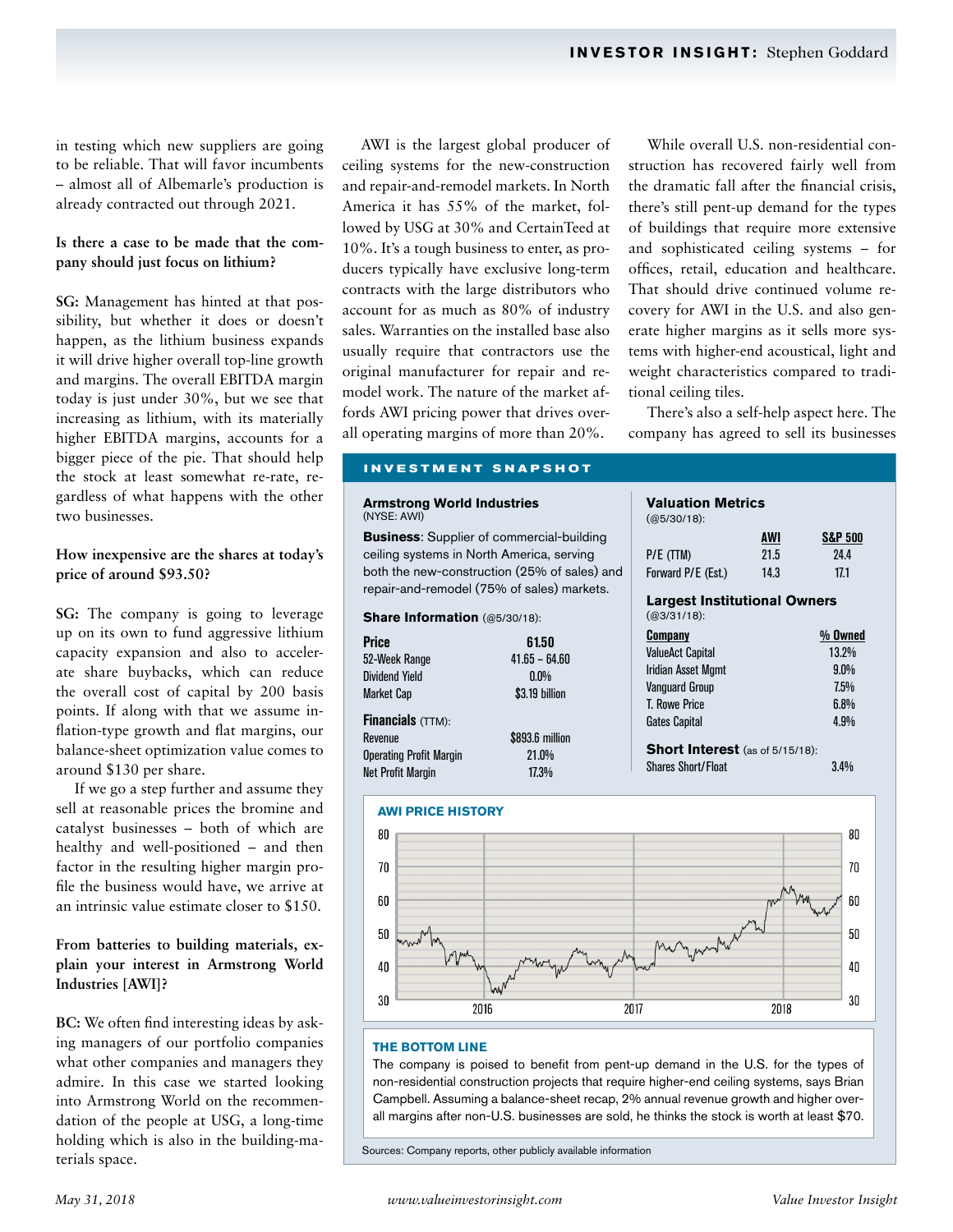in Europe and Asia – which accounted for more than 35% of revenues but no profits – to Knauf International. As a pure-play domestic operator, consolidated margins will go up significantly, capital will be freed up, and we'd expect the stock to rerate accordingly.

## **The shares have done well, up more than 45% in the past year to a recent \$61.55. How are you looking at valuation?**

**BC:** The company should earn around \$350 million in EBITDA this year, against an enterprise value of \$3.7 billion. For an industry leader with operating margins that are likely to increase as it becomes a U.S.-only company, we don't consider that at all expensive.

If we go through a recap of the balance sheet, assume 28% operating margins and only 2% top-line growth, we arrive at a fair value estimate of \$70 per share. That suggests a pretty good margin of safety for a company with secular tailwinds and what we think is an increasing competitive advantage.

## **Are there any key risks here?**

**BC:** There is a court case, originally dismissed but now in appeal, that is challenging as anti-competitive one of AWI's contracts with a good-sized distributor. We don't assume any special insight in handicapping what happens, but even if this type of contract is disallowed, it shouldn't be materially disruptive to AWI's business. Distributors use Armstrong because of the availability and value of its products, not because of any undue influence.

## **What do you think the market is missing in Penske Automotive Group [PAG]?**

**SG:** Penske is an international transportation-services company that has diversified from its roots in retailing import and luxury car brands into commercial-truck dealerships, used-car supercenters, truck leasing and truck parts. The market seems to treat it as if it's just a new-car dealer, but the company has actually done a good job of insulating itself from the cyclicality of annual car-sale numbers. Overall company return on equity is around 19% and returns on invested capital are in the low-teens.

Selling cars isn't a high-return business, but Penske benefits from scale in both the U.S. and U.K. markets and from high profitability from related parts, servicing, finance and insurance businesses. Going forward we think it has real potential to build out its CarMax-type used-car business and should benefit as a buyer as consolidation in auto retail accelerates.

The stock first caught our attention a couple years ago when it got hit during the Brexit scare, owing to the fact that more than a third of the business comes from the U.K. At that point we noted that the Penske Corp. holding company – Roger Penske founded Penske Automotive and is the largest shareholder – was buying heavily on the open market. The holding company bought another \$50 million worth of shares last October. We like it when the founder is still so involved. He's 81 years old, acts like someone half his age, and has total command of the business and the numbers.

## **INVESTMENT SNAPSHOT**

#### **Penske Automotive**  (NYSE: PAG)

**Business**: Diversified transportation-services provider with operations in auto and commercial-truck retail, truck leasing, and truck parts; primary markets are the U.S. and U.K.

#### **Share Information** (@5/30/18):

| <b>Price</b>                   | 48.43           |  |
|--------------------------------|-----------------|--|
| 52-Week Range                  | $38.33 - 54.83$ |  |
| <b>Dividend Yield</b>          | 2.8%            |  |
| <b>Market Cap</b>              | \$4.12 billion  |  |
| <b>Financials</b> (TTM):       |                 |  |
| Revenue                        | \$21.39 billion |  |
| <b>Operating Profit Margin</b> | 2.9%            |  |
| <b>Net Profit Margin</b>       | 2.9%            |  |



| Shares Short/Float | 12.7% |
|--------------------|-------|
|                    |       |



#### **THE BOTTOM LINE**

While the market seems to treat the company as if it's just a cyclical new-car dealer, Steve Goddard believes it has intelligently diversified away from some of the volatility in annual car sales. Approaching valuation with a keener eye to the value of the company's component parts, he estimates the shares' intrinsic value at "well north" of \$60 per share.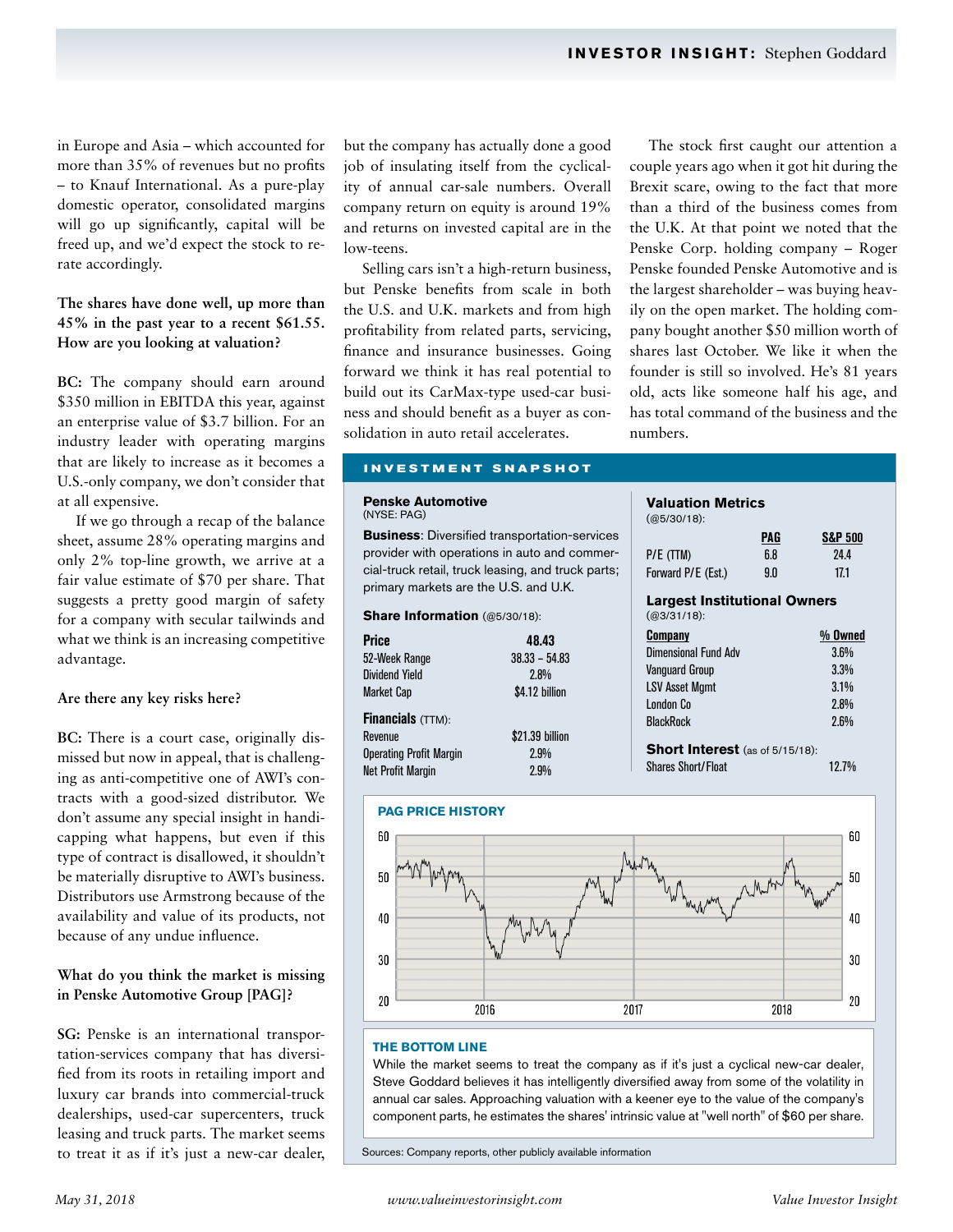**The 6.8x trailing P/E multiple on the stock, now at \$48.40, would indicate the market isn't enthusiastic about the company's prospects. What do you think the shares are more reasonably worth?**

**SG:** People seem worried about the newcar cycle peaking and to our mind aren't adequately valuing the different parts of the business. To use just one way of coming at it, if we assumed the company sold its truck-leasing assets and then levered up to an appropriate level of debt to total capital, it could retire 20-30% of its current market value. If we then run it through our BSO model assuming little to no revenue or margin growth, we arrive at an intrinsic value estimate well north of \$60 per share. That to us is an attractive margin of safety, with support in addition from a nearly 3% annual dividend yield.

**Can you generalize at all about where you've made mistakes?**

**BC:** One theme that has come out in our review of past mistakes has been investing in companies with a level of complexity that we didn't appreciate. We try to keep things within our circle of competence and focus on businesses we can understand and predict. Sometimes we haven't gotten that right.

The most visible recent example would be General Electric [GE]. We thought the strength of the aviation and healthcare businesses would be enough to drive an eventual re-rating of the stock, but we didn't fully understand the challenges in the power business and certainly didn't expect GE Capital to need another \$15 billion in reserves, which they announced in January. To compound that, while we knew the complexity of the business required taking somewhat of a leap of faith with management, that confidence turned out to be misplaced. While new management seems to be saying the right things, with the lower equity value reducing

balance-sheet optionality and with any turnaround likely to take quite some time, we've taken our lumps and moved on.

## **Five years ago you thought your patience would be rewarded in California real estate company Tejon Ranch [TRC]. That hasn't happened. Have you stuck with it?**

**SG:** We have, although it's now a pretty small position because it has underperformed and we haven't added to it. The company's primary asset is 208,000 acres northeast of Los Angeles, a land asset that can't be replicated. We think the value is still there, but when the California residential-housing market recovers enough to start to unlock it, we don't know. That's the piece we've gotten wrong so far. At some point we'll lose patience, but there's nothing going on at the company that we see as destroying value. Let's hope within the next five years there's something better to report than that. VII